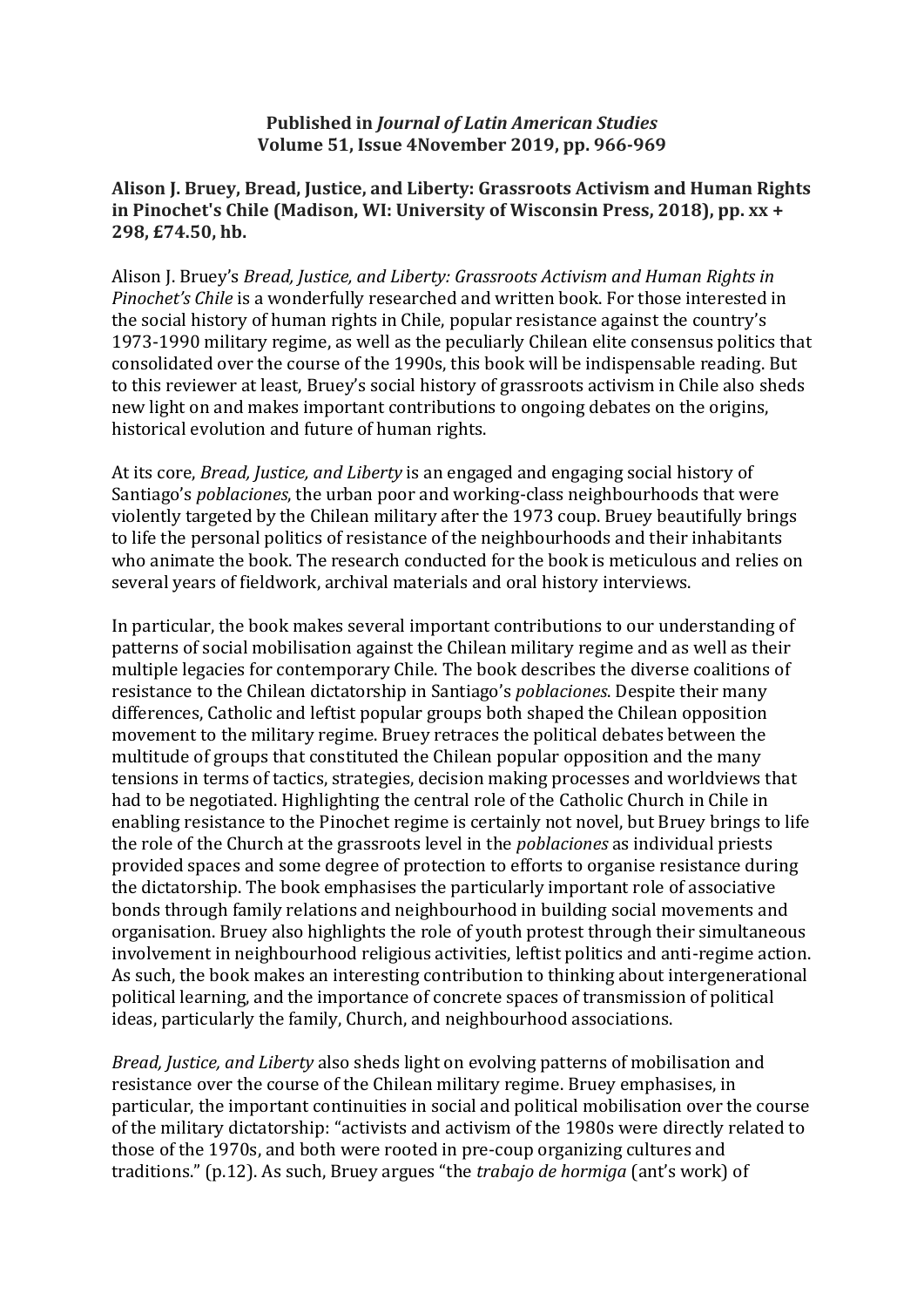resistance that activists did in poblaciones during what are often referred to as the *años oscuros* (dark years) from 1973 to 1983 was key to the rise of mobilization and protest in the 1980s" (p.13), and the eventual transition to democracy. Remarkably, these cultures and traditions of political mobilisation withstood the onslaught of state violence. The book powerfully relates the personal impact of the specific forms of state violence inflicted on *pobladores* such as the use of *allanamientos* (search raids) as a method of repression. However, while brutal military violence may have been effective in reducing mobilisation, Bruey argues, the military coup led to a hiatus and not to a fundamental rupture of associative life in the *poblaciones*. Nonetheless, the resounding political defeat that the 1973 coup represented for Chile's popular sectors led to a dramatic shift in social and political expectations, and a notable downward moral displacement (p.89) in the status of *pobladores* in the 'new' Chile that the military regime sought to violently build.

It is precisely in this respect that the book offers some insightful reflections on the historical and social legacies of the dictatorship on Chilean democracy. The book's social history offers not only an important perspective on the Chilean dictatorship, but also on the character of the country's transition to democracy. From the perspective of the *poblaciones*, the Chilean transition was far from triumphant. Crucially, the Chilean transition to democracy was from peaceful in the *poblaciones* as violence accompanied the widespread public protests towards the end of the 1980s. Moreover, the sense of economic, social and political defeat was palpable for many *pobladores,* Bruey argues, given the highly constrained nature of Chile's transitional neoliberal democracy. The transition also brought with it a distinct sense of disillusion and political alienation from the civilian elites that succeeded the Pinochet regime. For Bruey, this alienation was particularly evident in the *poblaciones*.

Beyond Chile, *Bread, Justice, and Liberty* also offers important contributions to thinking about the history and contemporary practice of human rights politics. As Bruey points out (p.7), "Chile was one of the most symbolic examples" of the systematic human rights violations as state policy carried out by the "Cold War national security regimes" in Latin America in the 1970s and the 1980s. The transnational solidarity campaigns that responded to the military's use of state violence was also paradigmatic for the type of human rights politics that emerged in this period and that would in turn fundamentally shape the modern international human rights regime in the decades the followed. But the book offers a poignant reminder that the human rights concerns of those targeted by state violence in Chile went beyond the violations commonly associated with the Chilean military regime, most notably disappearances, arbitrary detentions, torture and exile. As aptly captured in the book's title, for *pobladores* their experiences of state violence were both political and economic, and *Bread, Justice, and Liberty* constituted inseparable demands that motivated their resistance to the military regime. The interconnected and indivisible character of human rights for *pobladores* also meant that their struggle for democracy in Chile was just as much about social rights as about political rights. This conceptualisation of human rights was marginalised by Chilean elites during and after the transition, however, as amply illustrated in the exclusive focus on political and certain restricted forms of civil rights (disappearances, but not torture) by successive *Concertación* governments in the 1990s and the early 2000s.